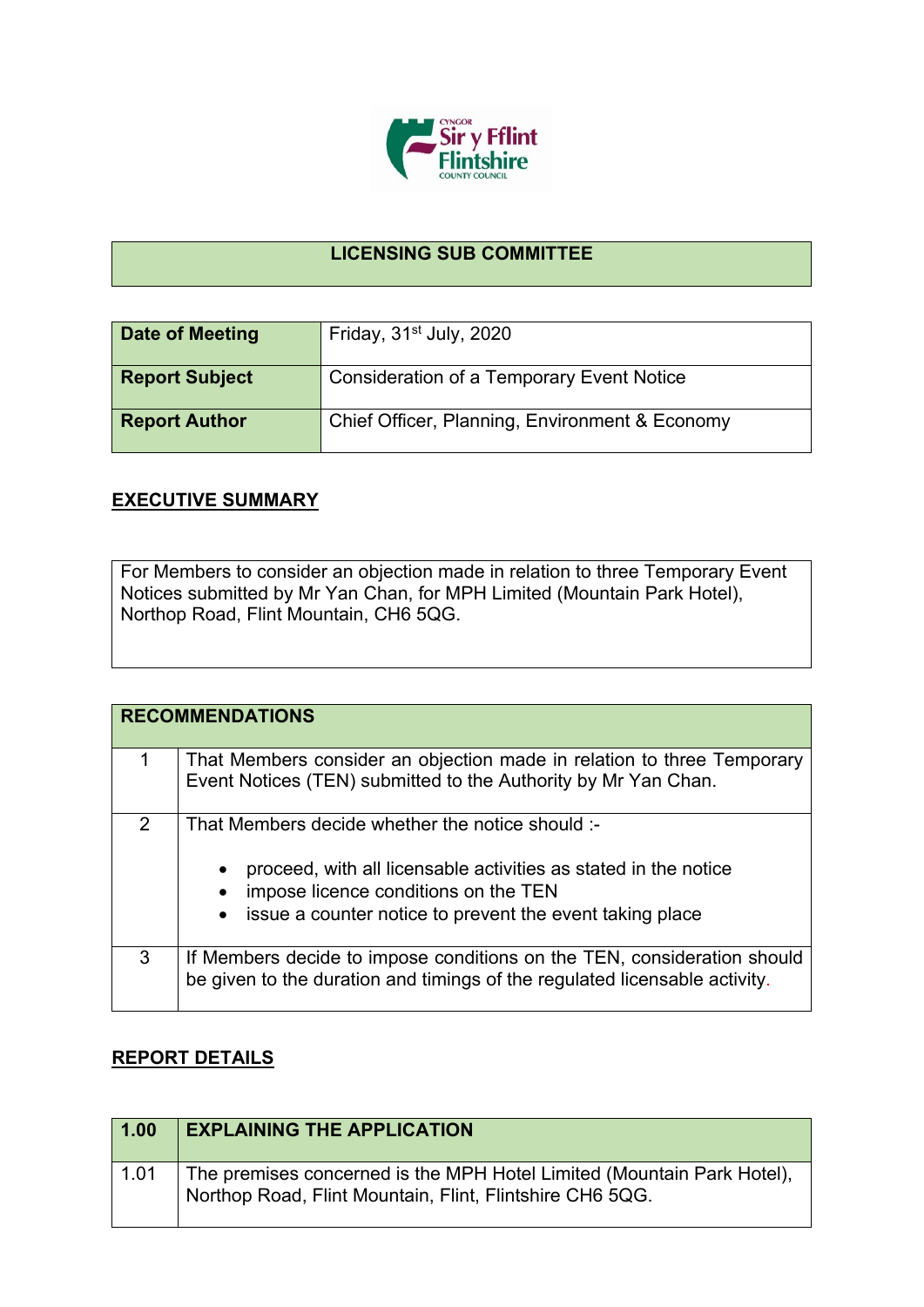| 1.02 | The Notice was submitted to the Authority by Mr Yan Chan. Mr Chan holds<br>the Premises Licence for the Mountain Park Hotel, and is named as the<br><b>Designated Premises Supervisor</b>                                                                                                                                                                       |
|------|-----------------------------------------------------------------------------------------------------------------------------------------------------------------------------------------------------------------------------------------------------------------------------------------------------------------------------------------------------------------|
| 1.03 | The premises currently hold a Premises Licence for :-                                                                                                                                                                                                                                                                                                           |
|      | The supply of alcohol on and off the premises<br>Monday to Saturday 10.00am - 11.00pm<br>Sunday 12.00 - 10.30pm                                                                                                                                                                                                                                                 |
|      | Live music, recorded music, dance (indoors only)<br>Monday to Saturday 11.00am - midnight<br>Sunday 12.00 - 11.30pm                                                                                                                                                                                                                                             |
|      | Late Night refreshment (indoors only)<br>Monday 23.00 - 05.00<br>Tuesday to Sunday 23.00 - midnight                                                                                                                                                                                                                                                             |
|      |                                                                                                                                                                                                                                                                                                                                                                 |
| 1.04 | The notices were made electronically on 21 <sup>st</sup> July 2020 and complied with<br>the requirement to give 10 clear working days' notice. They were copied to<br>the Police and Environmental Health Department by the Licensing Officer<br>the same day.                                                                                                  |
| 1.05 | The TEN's are for regulated entertainment only and describes the location<br>of the event as outdoor dining - background music.                                                                                                                                                                                                                                 |
| 1.06 | The dates and times of each notice are as follows:                                                                                                                                                                                                                                                                                                              |
|      | Notice 1                                                                                                                                                                                                                                                                                                                                                        |
|      | $6th - 8th$ August 2020 - 12.00 - 22.00                                                                                                                                                                                                                                                                                                                         |
|      | <b>Notice 2</b>                                                                                                                                                                                                                                                                                                                                                 |
|      | $13th - 16th$ August 2020 - 12.00 - 22.00                                                                                                                                                                                                                                                                                                                       |
|      | <b>Notice 3</b>                                                                                                                                                                                                                                                                                                                                                 |
|      | $20th - 23rd$ August - 12.00 - 22.00                                                                                                                                                                                                                                                                                                                            |
| 1.07 | The system of permitted temporary activities gives police and<br>Environmental Health (EH) the opportunity to consider whether they<br>should object to a TEN on the basis of any of the licensing objectives. This<br>is characterised by an extremely light touch bureaucracy.                                                                                |
| 1.08 | If the police or EH believe that allowing the premises to be used in<br>accordance with the TEN will undermine the licensing objectives, they<br>must give the premises user and the licensing authority an objection<br>notice. The objection notice must be given within the period of three<br>working days following the day on which they received the TEN |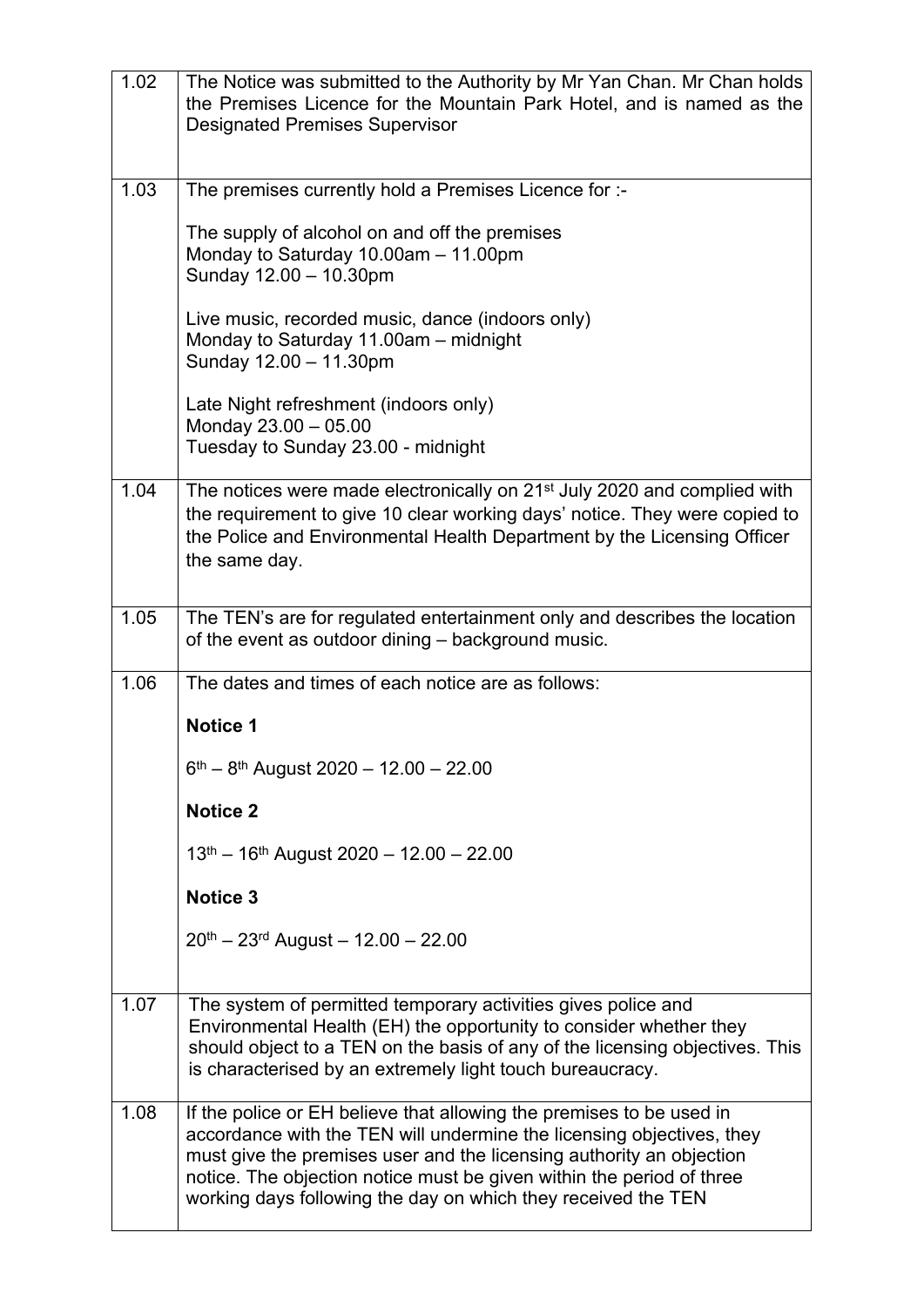| 1.09 | An Objection Notice was received from Dave Jones, Pollution Control<br>Officer on 24 <sup>th</sup> July 2020. The objection was in relation to the prevention of<br>public nuisance and the objection was made against all three notices. This<br>objection is shown at Appendix A. |
|------|-------------------------------------------------------------------------------------------------------------------------------------------------------------------------------------------------------------------------------------------------------------------------------------|
|------|-------------------------------------------------------------------------------------------------------------------------------------------------------------------------------------------------------------------------------------------------------------------------------------|

 $\overline{\phantom{a}}$ 

| 2.00 | <b>RESOURCE IMPLICATIONS</b>                                                                                                             |
|------|------------------------------------------------------------------------------------------------------------------------------------------|
| 2.01 | The applicant has the right of appeal to the Magistrates Court which may<br>involve the use of officer time and a cost to the Authority. |

| 3.00         | <b>CONSULTATIONS REQUIRED / CARRIED OUT</b> |
|--------------|---------------------------------------------|
| $\vert 3.01$ | None                                        |

| 4.00 | <b>RISK MANAGEMENT</b>                                                             |
|------|------------------------------------------------------------------------------------|
| 4.01 | That the event may undermine one of more of the Licensing objectives<br>which are: |
|      | • The prevention of crime and disorder.<br>• Public safety.                        |
|      | • The prevention of public nuisance.<br>• The protection of children from harm     |

| 5.00 | <b>APPENDICES</b>                                       |
|------|---------------------------------------------------------|
| 5.01 | Appendix A: Notice of Objection from Pollution Control. |

| 6.00 | LIST OF ACCESSIBLE BACKGROUND DOCUMENTS                |
|------|--------------------------------------------------------|
| 6.01 | <b>Contact Officer: Jacqui Dale, Licensing Officer</b> |
|      | Telephone: 01352 703377                                |
|      | E-mail: jacqui.dale@flintshire.gov.uk                  |

| 7.00 | <b>GLOSSARY OF TERMS</b>                                                                                                                                                                                                                                                                                                                                                                                 |
|------|----------------------------------------------------------------------------------------------------------------------------------------------------------------------------------------------------------------------------------------------------------------------------------------------------------------------------------------------------------------------------------------------------------|
| 7.01 | <b>TEN – The Government introduced Temporary Event Notices (TEN) to</b><br>make provision for small scale one off events, or situations where<br>Premises Licences do not meet the needs of a particular function<br>The Licensing Objectives - The four main principles of the Licensing Act<br>2003 are known as the "licensing objectives" and must be considered<br>throughout the licensing process |